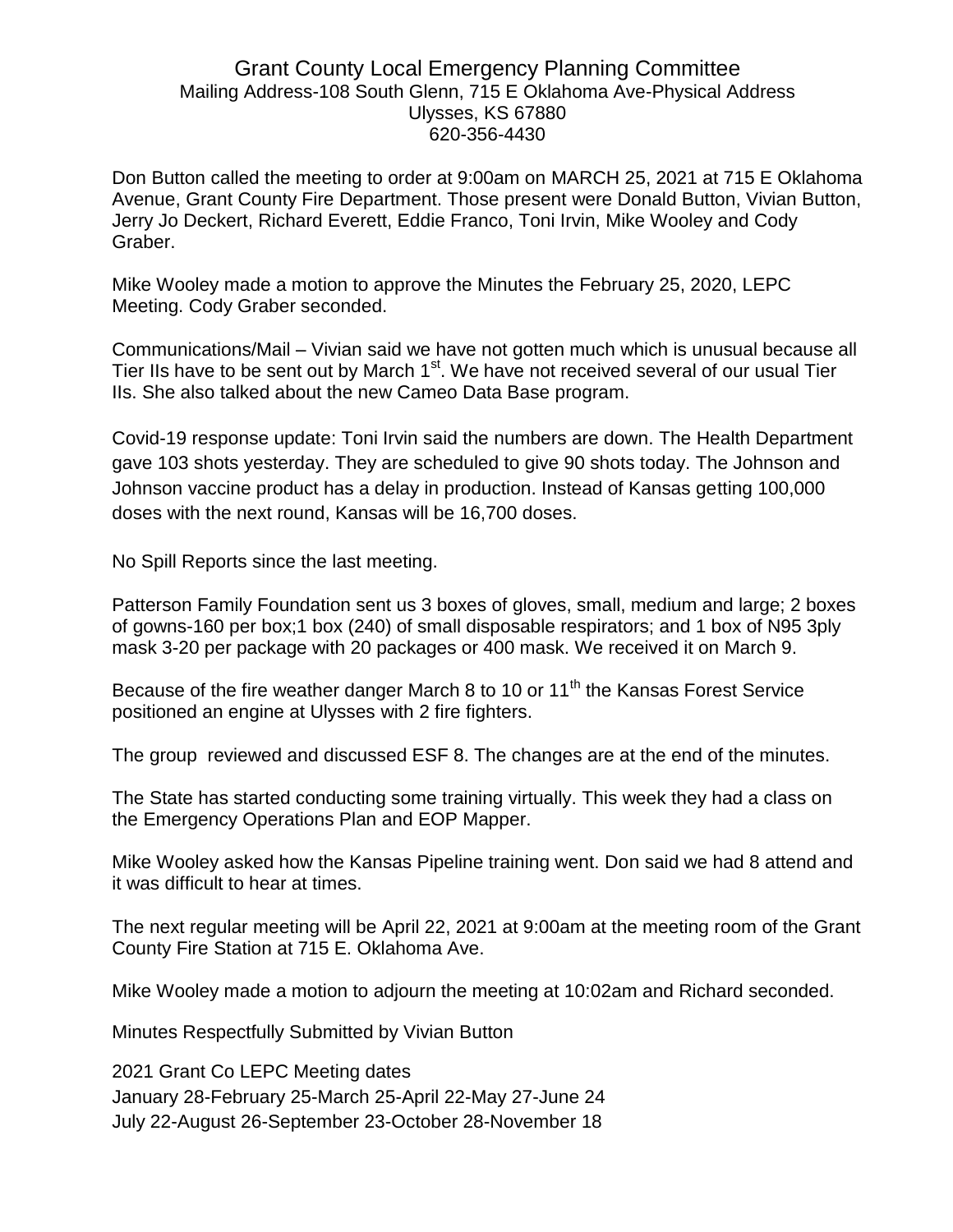ESF 8 updates for Planning Standard and for Public Health

### Under A. General

Add Information Sharing between Operational Overview and Continuity of Operations

### **Information Sharing**

• Identify essential elements of information that may be requested from health and medical organizations to develop a common operating picture.

Essential Elements would be how to protect yourself and family, how to take care of yourself and your families if you have become sick or have been affected by the incident; information on how to get vaccinations or be tested; and information on how and why to isolate or quarantine. How businesses will function or how the government will allow businesses to operate during the event. Locations and ways to share essential information with the public are information hot lines, flyers, websites, social media, newspapers, radio, television, information boards, and business doors and windows.

 Describe the methods that ESF 8 will use to develop and share a common operating picture with emergency management leadership and health and medical organizations.

The County will develop an Incident Action Plan and have briefings with all supervising representatives to develop smart objectives and makes plans on how to best proceed.

Add Family Reunification between Medical Surge and Epidemiology and Surveillance

### **Family Reunification**

*Southwest Kansas Health Initiative and Grant County developed a Mass Fatality Standard Operations Guide in 2016. The updated Mass Fatality Standard Operations Plan can be found in the File Archives under ESF 8. Section 5 of the plan addresses Family Assistance Center guide and 6 Family Assistance Center tools.*

298. Describe the jurisdiction's approach(es) to support family reunification

a. Briefly describe information sharing between health and medical organizations and the emergency response and management community as part of family reunification.

Grant County emergency responders, the Health Department, clinics and hospital all have a good working relationship. During the pandemic they have started having conference calls and briefings as needed to keep informed and make good decisions for our community.

299. Describe care for children, including medical and behavioral health, whose caregivers may have been killed, ill, injured, missing, or otherwise incapacitated for lengthy periods of time.

Emergency Medical Service and the Hospital will take care of the health care needs of children. The hospital will work with Compass Behavioral Health for the health and well being of the child or children. If it is a large group of children USD 214 could be contacted for their councilors and the Ministerial Alliance. If family members cannot be found, law enforcement and the Department of Child and Family Services will be contacted.

300. Describe approaches or strategies to increase parents' or caregivers' coping skills.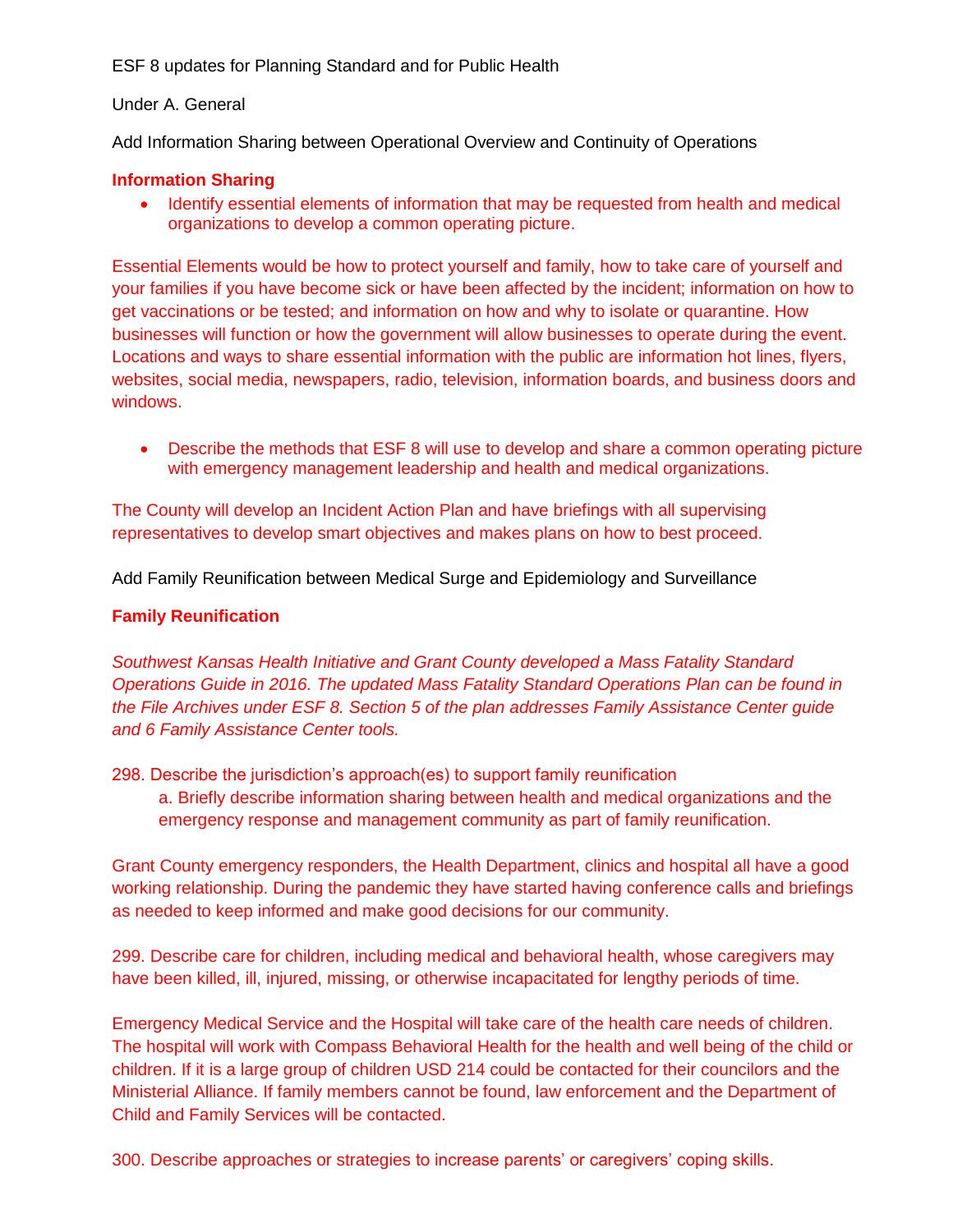The county will give information to parents and caregivers for Compass Behavioral Health in our area and available fliers or pamphlets. They could be given contact information for the Ministerial Alliance.

Under Epidemiology and Surveillance add Law Enforcement to the second question.

*Briefly describe the county's epidemiology investigation capability including coordination between the local health department, schools, medical facilities, pharmacies, law enforcement, etc*

Under Fatalities Management change county Coroner to District Coroner and add the red line.

## **Fatalities Management**

*304. • Describe the responsibilities of the District county coroner in fatality incidents 306. • Describe the hospitals and medical facilities involvement in mass fatality incidents*

*Southwest Kansas Health Initiative and Grant County developed a Mass Fatality Standard Operations Guide in 2016. The updated Mass Fatality Standard Operations Plan can be found in the File Archives under ESF 8.*

a) Grant County recognizes the need to organize local agencies and resources to plan for and respond to an incident resulting in catastrophic loss of life. Natural disasters frequently overwhelm local systems that care for the deceased. Consequently, the responsibility for the immediate response falls on local organizations and communities. Management of the dead requires coordination of body recovery, short and long-term storage, identification, burial arrangements, and support of victims and relatives. The hospital working with the district coroner and Grant County Emergency Medical Services has designated a few Paramedics to be assistant coroners when needed.

b) Grant County Emergency Management and ESF 8 will coordinate with District county coroner, funeral directors, mortuary services, and coordinating group(s)/team(s) early during an emergency to ensure required resources, assessment activities, and the responsible agencies implement appropriate plans.

# *305. Describe the engagement of funeral directors/homes in fatality incidents*

Bob Wilson Memorial Hospital, Western Prairie Health and Rehab, Grant County Emergency Medical Service and/or Law Enforcement have policies and procedures in place for deaths or fatalities. When needed funeral homes are needed, they will be notified by any available means. When needed the above agencies will work with the families of deceased to contact the funeral home of choice.

The Kansas Funeral Directors Association (KFDA) works only under the direction of the district coroner. The District county coroner or designee will request assistance of the KFDA Disaster Team in the event emergency capabilities are overwhelmed. See File Archives for the KFDA Mass Fatality Disaster Plan. (See ESF 8 - Mass Fatality Appendix to the State of Kansas Response Plan)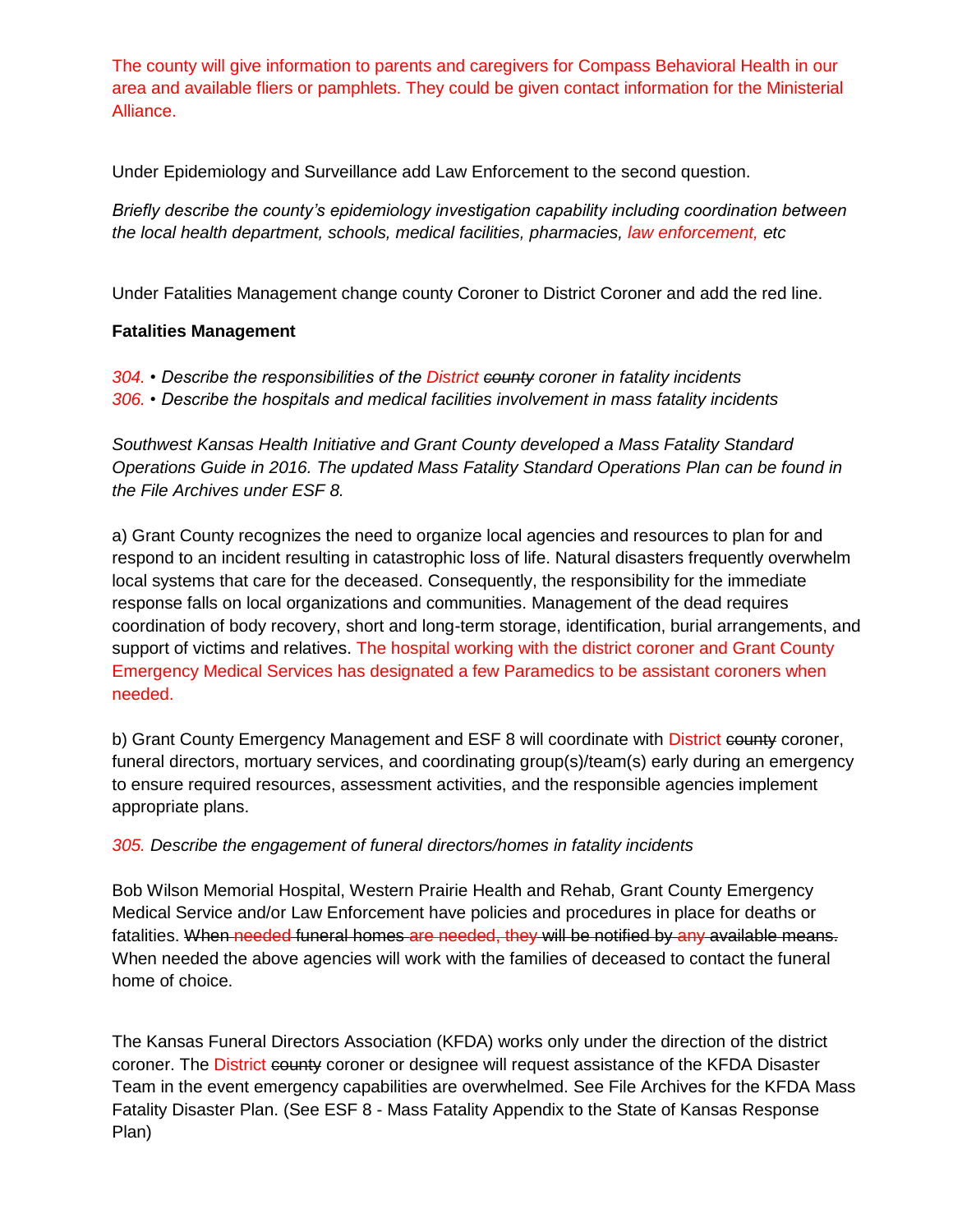## *307. Describe the availability operation of a Family Assistance Center during a mass fatality incident*

e) One component of an effective mass fatality incident response is the Family Assistance Center. This center should be set up in a suitable location convenient to the site but removed from the majority of on-scene activities. A staff of funeral service and behavioral health professionals should be organized to assist appropriate agencies and families with family notification, service preparation, behavioral health support and other end-of-life documentation. Only selected individuals shall have access to the Family Assistance Center due to the sensitive and personal nature of the work being done. Proper decorum shall be dictated and established by the coordinator of the Center. When needed a Family Assistance Center will be established as soon as possible, but the incident will dictate how soon and where it will be located.

Under Non-Pharmaceutical Interventions

315. Briefly describe public health and medical support to mass care shelters.

Public Health is in charge of mass care shelters. If available, Emergency Medical Services or Bob Wilson Memorial Hospital could provide assistance to the mass care shelters.

Responder Health and Safety

*326 moved to behavioral health• Briefly describe community capabilities for peer-to-peer crisis counseling for emergency responders*

*Volunteer Management update question*

*318. • Briefly describe the process for verifying medical personnel in coordination with the county volunteer reception center in coordination with ESF 6 and coordinating medical volunteer needs with medical organizations.*

12 Environmental Health add question

323. Describe the use of community assessment tools and follow up monitoring after an incident. c) The ESF 8 Coordinator will coordinate with Kansas Department of Health and Environment and the City of Ulysses to test and check public water supplies to ensure safe drinking water. They will also coordinate with water suppliers for bottled water supplies or other potable water supplies. Inspections of the city water supply will be conducted by City of Ulysses Water Department or other appropriate public water entities. The Grant County Extension has kits from Servi-tech labs, (1816 E. Wyatt Earp Blvd, P O Box 1397, Dodge City, KS 67801 Phone 1-800- 557-7509) to test water wells. There is a charge for this test.

Under Behavioral Heath add

# *326 from Responder Health and Safety -Briefly describe community capabilities for peerto-peer crisis counseling for emergency responders. Moved from another location.*

There are counseling services available throughout the community for those victims and responders with behavioral health needs. This is outlined under the Behavioral Health section of this Annex. Debriefing sessions with responders are held after incidents to